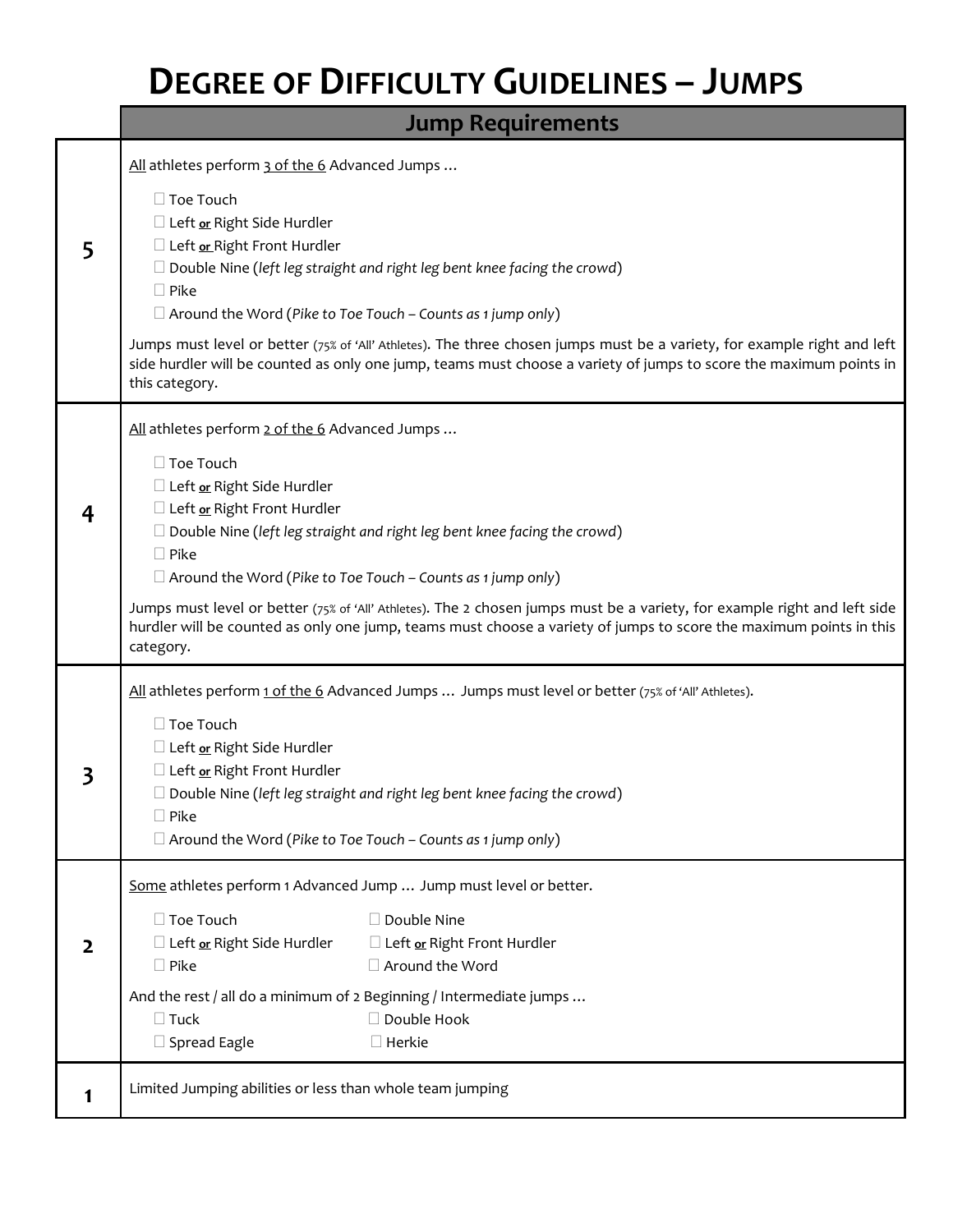### **DEGREE OF DIFFICULTY – TUMBLING**

| Difficulty Level $\rightarrow$ | 5                                             | $\overline{4}$                         | $\overline{\mathbf{3}}$                | $\overline{2}$                                              | 1                                                                                                       |
|--------------------------------|-----------------------------------------------|----------------------------------------|----------------------------------------|-------------------------------------------------------------|---------------------------------------------------------------------------------------------------------|
| # of Team Members<br>↓         | 3⁄4 - Full Team<br><b>Back hand or better</b> | $1$ Team<br><b>Back hand or better</b> | 1⁄4 Team<br><b>Back hand or better</b> | <b>Less Than</b><br>$14$ Team<br><b>Back hand or better</b> | Full Team Roll,<br>Cartwheel, or Round<br>Off, or <b>one</b> member<br>does a<br><b>Backhand Spring</b> |
| 25                             | $18 - 25$                                     | $13 - 17$                              | $6 - 12$                               | $2 - 5$                                                     | $\ast$                                                                                                  |
| 24                             | $18 - 24$                                     | $12 - 17$                              | $6 - 11$                               | $2 - 5$                                                     | $\ast$                                                                                                  |
| 23                             | $17 - 23$                                     | $12 - 16$                              | $5 - 11$                               | $2 - 4$                                                     | $\ast$                                                                                                  |
| 22                             | $16 - 22$                                     | $11 - 15$                              | $5 - 10$                               | $2 - 4$                                                     | $\ast$                                                                                                  |
| 21                             | $15 - 21$                                     | $11 - 14$                              | $5 - 10$                               | $2 - 4$                                                     | $\ast$                                                                                                  |
| 20                             | $15 - 20$                                     | $10 - 14$                              | $5 - 9$                                | $2 - 4$                                                     | $\ast$                                                                                                  |
| 19                             | $15 - 19$                                     | $10 - 14$                              | $5 - 9$                                | $2 - 4$                                                     | $\star$                                                                                                 |
| 18                             | $14 - 18$                                     | $9 - 13$                               | $5 - 8$                                | $2 - 4$                                                     | $\ast$                                                                                                  |
| 17                             | $13 - 17$                                     | $9 - 12$                               | $5 - 8$                                | $2 - 4$                                                     | $\ast$                                                                                                  |
| 16                             | $12 - 16$                                     | $8 - 11$                               | $4 - 7$                                | $2 - 3$                                                     | $\star$                                                                                                 |
| 15                             | $11 - 15$                                     | $7 - 10$                               | $3 - 6$                                | $\boldsymbol{2}$                                            | $\ast$                                                                                                  |
| 14                             | $10 - 14$                                     | $7 - 9$                                | $3 - 6$                                | $\overline{2}$                                              | $\ast$                                                                                                  |
| 13                             | $9 - 13$                                      | $6 - 8$                                | $3 - 5$                                | $\overline{2}$                                              | $\ast$                                                                                                  |
| 12                             | $9 - 12$                                      | $6 - 8$                                | $3 - 5$                                | $\overline{2}$                                              | $\ast$                                                                                                  |
| 11                             | $8 - 11$                                      | $5 - 7$                                | $3 - 4$                                | $\overline{2}$                                              | $\ast$                                                                                                  |
| 10                             | $7 - 10$                                      | $5 - 6$                                | $3 - 4$                                | $\overline{2}$                                              | $\ast$                                                                                                  |
| 9                              | $6 - 9$                                       | $4 - 5$                                | 3                                      | $\overline{a}$                                              | $\ast$                                                                                                  |
| 8                              | $6 - 8$                                       | $4 - 5$                                | 3                                      | $\overline{2}$                                              | $\star$                                                                                                 |
| $\overline{\mathbf{z}}$        | $5 - 7$                                       | $3 - 4$                                | $\overline{2}$                         | $\ast$                                                      | $\ast$                                                                                                  |
| 6                              | $4 - 6$                                       | $\mathbf{3}$                           | $\overline{2}$                         | $\ast$                                                      | $\ast$                                                                                                  |
| 5                              | $3 - 5$                                       | $2 - 3$                                | $1 - 2$                                | $\ast$                                                      | $\star$                                                                                                 |

#### **Note**

Any team members performing an elite skill (tuck, layout etc…) will **add** a maximum of one (1) point to tumbling difficulty category. **Only one** (1) bonus point will be awarded regardless of the number of elite elements performed or number of athletes performing the element.

**Ie**:

- One (1) athlete performs a standing tuck = 1 Bonus point
- $-$  Five (5) athletes perform round off, handspring, layout series = 1 Bonus point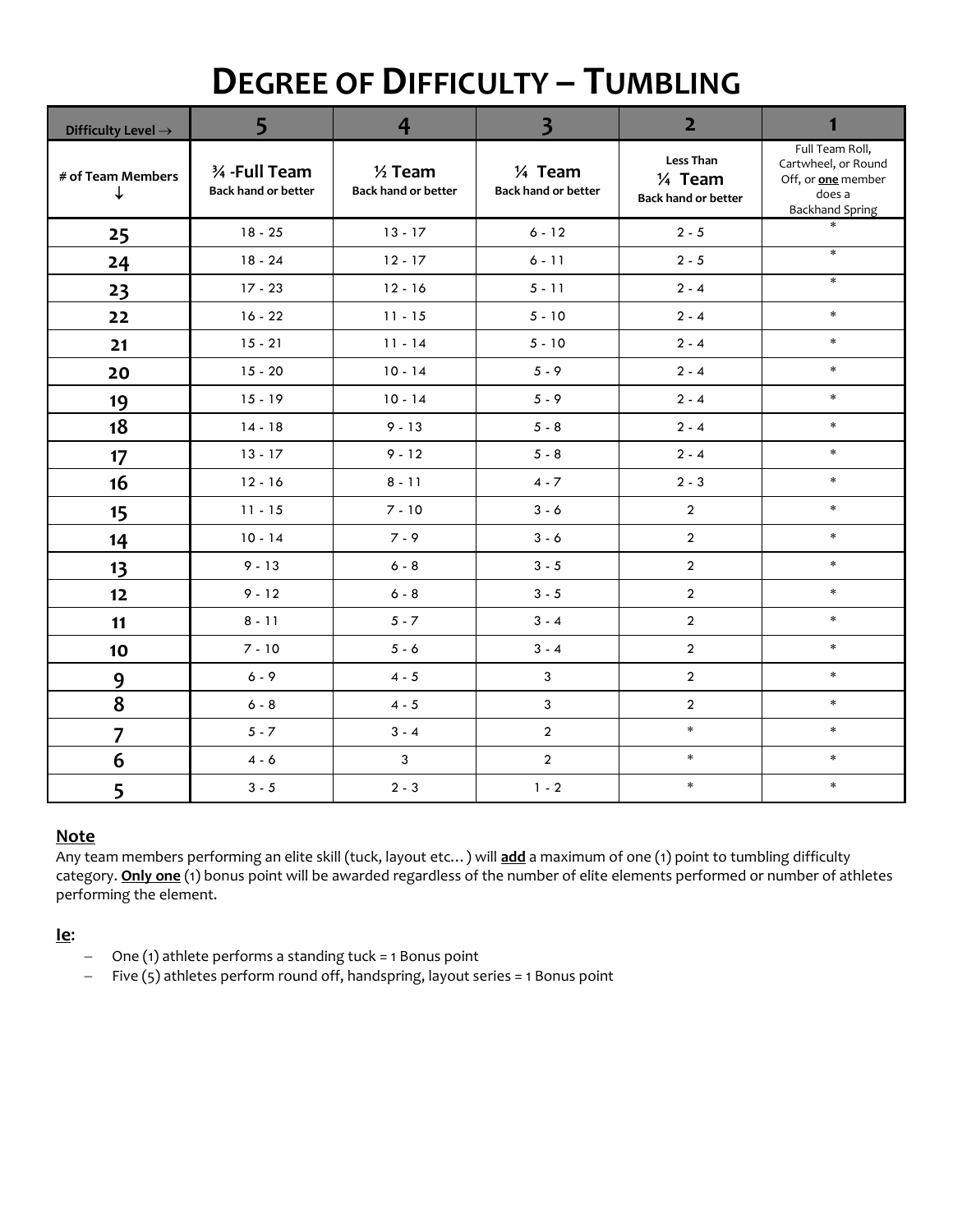## **DEGREE OF DIFFICULTY GUIDELINES – STUNTS**

#### **Stunting Requirements**

| 5 | be of a variety.                                                                                                                                                                                                                                                                                                                                           |                                                                                                                                                    | Whole Team is utilized to build maximum number of groups for all elements. Flyers must perform and dismount from 2 different one-legged extended body positions.<br>One pyramid structure utilizing 'Whole Team' OR a basket toss element utilizing 50% of the total number stunt groups must be included to achieve maximum points in<br>this category. Basket toss is a one-trick minimum element. Twisting from straight legs or dropped skills do not count towards difficulty. Transitions and load-ins must |  |  |  |
|---|------------------------------------------------------------------------------------------------------------------------------------------------------------------------------------------------------------------------------------------------------------------------------------------------------------------------------------------------------------|----------------------------------------------------------------------------------------------------------------------------------------------------|-------------------------------------------------------------------------------------------------------------------------------------------------------------------------------------------------------------------------------------------------------------------------------------------------------------------------------------------------------------------------------------------------------------------------------------------------------------------------------------------------------------------|--|--|--|
|   | Sequence 1<br>□ Transitional Element                                                                                                                                                                                                                                                                                                                       |                                                                                                                                                    |                                                                                                                                                                                                                                                                                                                                                                                                                                                                                                                   |  |  |  |
|   |                                                                                                                                                                                                                                                                                                                                                            | □ Extended One-Legged Body Position 1                                                                                                              | □ Twist Dismount                                                                                                                                                                                                                                                                                                                                                                                                                                                                                                  |  |  |  |
|   | Sequence 2<br>$\Box$ Advanced Load-In $\overline{AND} \Box$ Transitional Element                                                                                                                                                                                                                                                                           | □ Extended One-Legged Body Position 2                                                                                                              | □ Twist Dismount                                                                                                                                                                                                                                                                                                                                                                                                                                                                                                  |  |  |  |
|   | Sequence 3<br><u>OR</u><br>$\Box$ Basket toss (one trick minimum)                                                                                                                                                                                                                                                                                          | □ Pyramid Structure                                                                                                                                |                                                                                                                                                                                                                                                                                                                                                                                                                                                                                                                   |  |  |  |
| 4 | OPTION #1-                                                                                                                                                                                                                                                                                                                                                 | $\Box$ Fulfilling all of the requirements for a Degree of Difficulty '5' with one (1) less group than <b>Whole Team</b>                            |                                                                                                                                                                                                                                                                                                                                                                                                                                                                                                                   |  |  |  |
|   | OPTION #2- Whole Team is utilized to build maximum number of groups for all elements. Flyers must perform and dismount from 2 different one-legged extended<br>body positions. Twisting from straight legs or dropped skills do not count towards difficulty. Transitions and load-ins must be of a variety.                                               |                                                                                                                                                    |                                                                                                                                                                                                                                                                                                                                                                                                                                                                                                                   |  |  |  |
|   | Sequence 1<br>□ Transitional Element                                                                                                                                                                                                                                                                                                                       | □ Extended One-Legged Body Position 1                                                                                                              | □ Twist Dismount                                                                                                                                                                                                                                                                                                                                                                                                                                                                                                  |  |  |  |
|   | Sequence 2<br>$\Box$ Transitional Element $OR \Box$ Advanced Load-In                                                                                                                                                                                                                                                                                       | □ Extended One-Legged Body Position 2                                                                                                              | $\Box$ Cradle                                                                                                                                                                                                                                                                                                                                                                                                                                                                                                     |  |  |  |
|   | Sequence 3 (choose one of the two following options)                                                                                                                                                                                                                                                                                                       |                                                                                                                                                    |                                                                                                                                                                                                                                                                                                                                                                                                                                                                                                                   |  |  |  |
|   | 1. $\Box$ Transitional Element <b>OR</b> $\Box$ Advanced Load-In                                                                                                                                                                                                                                                                                           | □ Extended One-Legged Body Position 3                                                                                                              | $\Box$ Advanced dismount other than a twist                                                                                                                                                                                                                                                                                                                                                                                                                                                                       |  |  |  |
|   | 2. $\Box$ Transitional Element OR $\Box$ Advanced Load-In                                                                                                                                                                                                                                                                                                  | □ Extended Two-Footed Body Position 1                                                                                                              | □ Twist Dismount                                                                                                                                                                                                                                                                                                                                                                                                                                                                                                  |  |  |  |
| 3 | OPTION #1-<br><b>OPTION #2- Whole Team</b> is utilized to build stunt sequences as outlined.<br>Sequence 1                                                                                                                                                                                                                                                 | $\Box$ Fulfilling all of the requirements for a Degree of Difficulty '4' with one (1) less group than <b>Whole Team</b>                            |                                                                                                                                                                                                                                                                                                                                                                                                                                                                                                                   |  |  |  |
|   | $\Box$ Transitional Element <b>OR</b> $\Box$ Advanced Load-In<br>Sequence 2                                                                                                                                                                                                                                                                                | $\Box$ Prep Level 1 OR 2-Footed Prep Body Position 1                                                                                               | □ Prep Level Twist Dismount                                                                                                                                                                                                                                                                                                                                                                                                                                                                                       |  |  |  |
|   | □ Extended One-Legged Body Position 1                                                                                                                                                                                                                                                                                                                      | □ Cradle                                                                                                                                           |                                                                                                                                                                                                                                                                                                                                                                                                                                                                                                                   |  |  |  |
|   | Sequence 3<br>$\Box$ Transitional Element $\Omega$ R $\Box$ Creative Load- In                                                                                                                                                                                                                                                                              | □ Extended Two-Footed Body Position 1                                                                                                              | $\Box$ Advanced dismount other than a twist                                                                                                                                                                                                                                                                                                                                                                                                                                                                       |  |  |  |
| 2 | OPTION #1-<br>OPTION #2- Whole Team is utilized to build 2 stunt sequences at prep level (one or two footed) with cradles or assisted dismounts to the floor and 1 stunt sequence<br>that includes 1 two-footed extension that ends in a straight cradle. Transitional elements or creative loan-ins are required in the 2 prep level sequences to achieve | $\Box$ Fulfilling all of the requirements for a Degree of Difficulty '3' with one (1) less group than <b>Whole Team</b>                            | maximum points in this category. No transitional element is required for the extended stunt sequence. A log roll must be included in <b>one</b> (1) of the three (3) sequences.                                                                                                                                                                                                                                                                                                                                   |  |  |  |
|   | Sequence 1                                                                                                                                                                                                                                                                                                                                                 |                                                                                                                                                    |                                                                                                                                                                                                                                                                                                                                                                                                                                                                                                                   |  |  |  |
|   | $\Box$ Transitional Element OR $\Box$ Creative Load-In                                                                                                                                                                                                                                                                                                     | □ Prep Level Body Position 1                                                                                                                       | $\Box$ Cradle / Assisted dismount to the floor                                                                                                                                                                                                                                                                                                                                                                                                                                                                    |  |  |  |
|   | Sequence 2                                                                                                                                                                                                                                                                                                                                                 |                                                                                                                                                    |                                                                                                                                                                                                                                                                                                                                                                                                                                                                                                                   |  |  |  |
|   | □ Transitional Element OR □ Creative Load-In                                                                                                                                                                                                                                                                                                               | Prep Level Body Position 2                                                                                                                         | □ Cradle / Assisted dismount to the floor                                                                                                                                                                                                                                                                                                                                                                                                                                                                         |  |  |  |
|   | Sequence 3                                                                                                                                                                                                                                                                                                                                                 |                                                                                                                                                    |                                                                                                                                                                                                                                                                                                                                                                                                                                                                                                                   |  |  |  |
|   | □ Extended Two-Footed Body Position 1<br><b>Additional Element (Whole Team)</b>                                                                                                                                                                                                                                                                            | $\Box$ Cradle                                                                                                                                      |                                                                                                                                                                                                                                                                                                                                                                                                                                                                                                                   |  |  |  |
|   | $\Box$ Log Roll                                                                                                                                                                                                                                                                                                                                            |                                                                                                                                                    |                                                                                                                                                                                                                                                                                                                                                                                                                                                                                                                   |  |  |  |
|   |                                                                                                                                                                                                                                                                                                                                                            | Utilizing the <b>majority</b> of groups to build three stunts at shoulder level or below with cradle dismounts or assisted dismounts to the floor. |                                                                                                                                                                                                                                                                                                                                                                                                                                                                                                                   |  |  |  |
|   | Sequence 1                                                                                                                                                                                                                                                                                                                                                 | Sequence 2                                                                                                                                         | Sequence 3                                                                                                                                                                                                                                                                                                                                                                                                                                                                                                        |  |  |  |
|   | □ Prep / Shoulder / Thigh Level Stunt 1<br>$\Box$ Cradle / Assisted dismount to the floor                                                                                                                                                                                                                                                                  | Prep / Shoulder / Thigh Level Stunt 1<br>□ Cradle / Assisted dismount to the floor                                                                 | □ Prep / Shoulder / Thigh Level Stunt 1<br>□ Cradle / Assisted dismount to the floor                                                                                                                                                                                                                                                                                                                                                                                                                              |  |  |  |
|   |                                                                                                                                                                                                                                                                                                                                                            |                                                                                                                                                    |                                                                                                                                                                                                                                                                                                                                                                                                                                                                                                                   |  |  |  |

*Please Note***:**

'Whole Team' is defined as the number of athletes on the team divided by 5 to give maximum number of stunt groups unless the team demonstrates they are stunting effectively with an alternate number of athletes (ie: one to all groups don't use fronts etc…). Some stunts may require more or less athletes per stunt group during transitions; this will be taken in to consideration when assessing 'Whole Team' requirements. For basket toss elements, odd numbered teams (stunt groups) will round up. 'Majority' is defined as 1 less stunt group than 'Whole Team'.

Lower level stunting may also be included once requirements are met. Sequences can be presented in any order in the routine.

Twisting / dismounting from straight legs or dropped skills do not count towards degree of difficulty. All skills should be **waist height** or above to qualify as a body position.

All sequences must be completed by all participants to qualify for degree of difficulty scores.

Where **'Variety'** is specified, transitions and load-in cannot be repeated in the routine … they must be different to count towards degree of difficulty.

Teams not meeting the Degree of Difficulty guidelines will be assessed at a **'0'** for D of D and receive execution scores only.